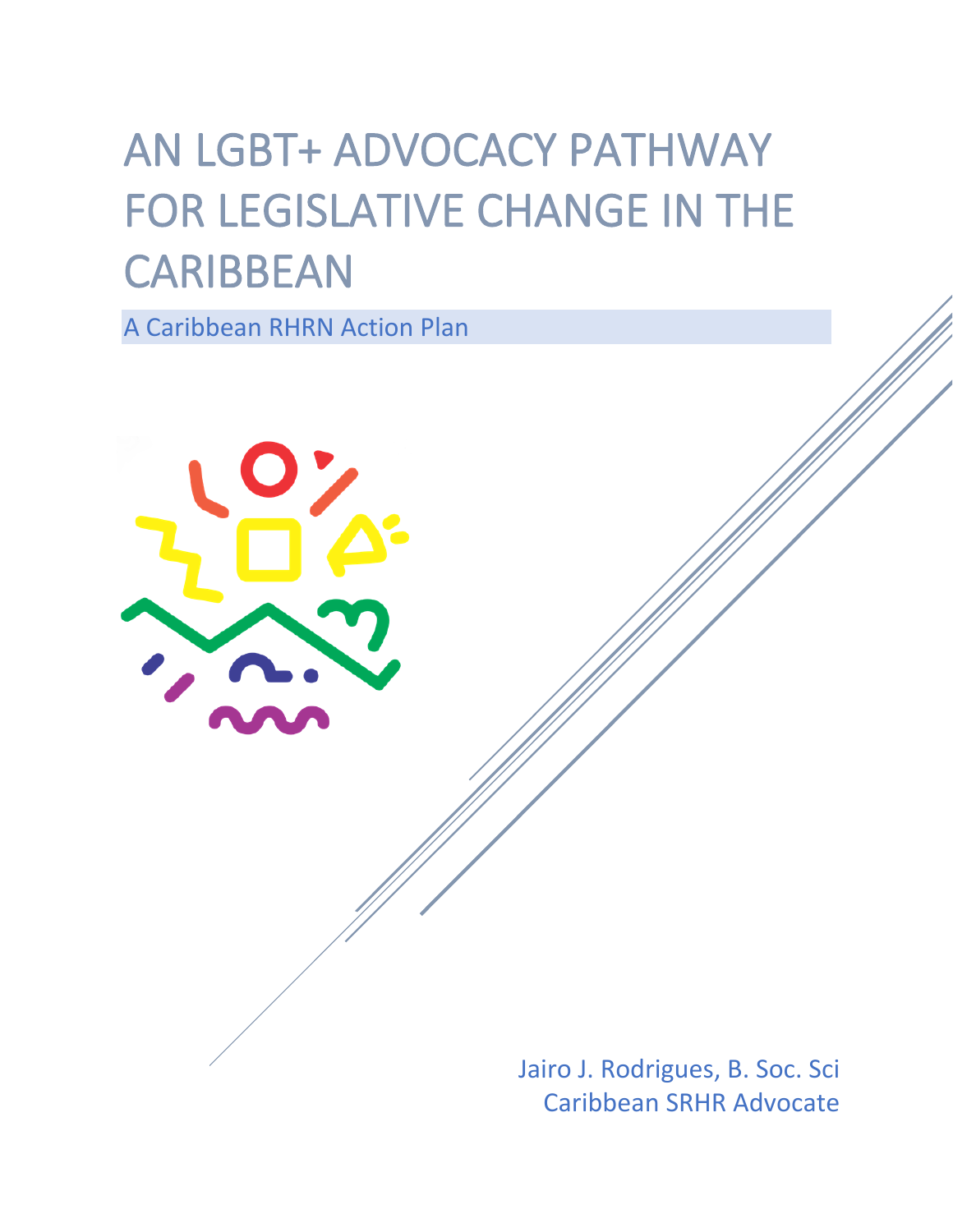## **Table of Contents**

| Identifying the Problem: LGBT+ Dehumanisation and Inequalities in the Caribbean 5 |  |
|-----------------------------------------------------------------------------------|--|
|                                                                                   |  |
|                                                                                   |  |
|                                                                                   |  |
|                                                                                   |  |
|                                                                                   |  |
|                                                                                   |  |
|                                                                                   |  |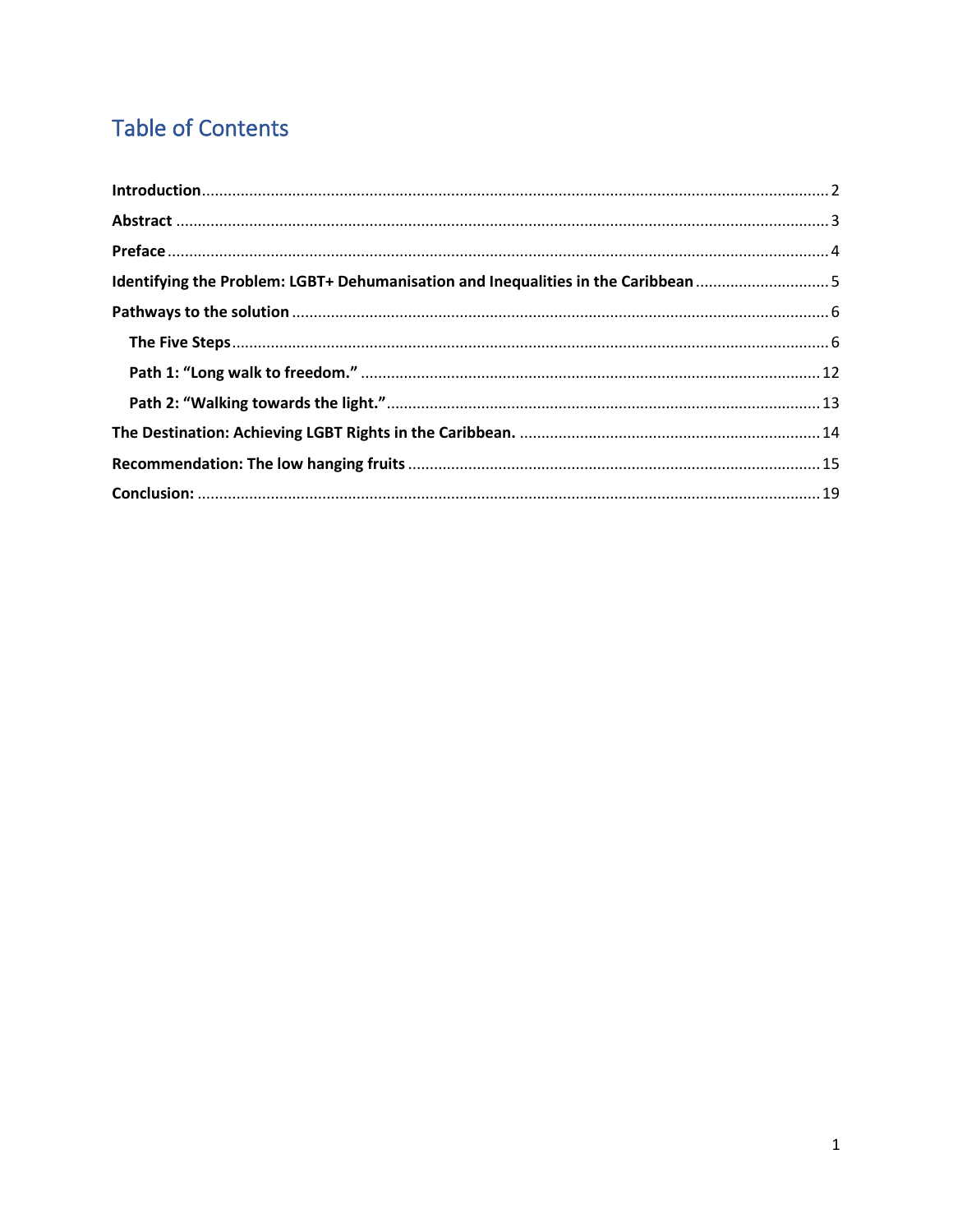## <span id="page-2-0"></span>Introduction

#### **Right Here Right Now**

Right Here Right Now (RHRN) is a five-year programme and global strategic partnership that is active in ten countries, and the Caribbean sub region. The partnership envisions a world where all young people are able to access quality and youth-friendly health services, and are not afraid to openly express who they are and who they love. RHRN believes that young people, everywhere, have the inalienable right to make their own choices, and lead happy and healthy lives.

RHRN works with civil society organisations on country levels to strengthen the visibility of young advocates working on sexual and reproductive rights and increase their ability to hold the government and other duty bearers to account for the adoption and allocation of budgets and implementation of progressive and inclusive sexual and reproductive health and rights (SRHR) legislation and policies in line with international norms and standards. In doing so in the long run, it hopes to increase support within society for young people's improved access to comprehensive sexuality education and to youth-friendly SRHR services.

#### **The Caribbean Platform**

The Caribbean Right Here, Right Now Platform (CRHRN) is a sub-regional network of the RHRN global consortium. It is a network of 11 organizations and groups across 9 states working on three regional issues: the recognition of human rights for lesbian, gay, bisexual, transgender + (LGBT+) persons; Women's right to access safe and legal abortion services; and the need and right for young people to be educated about their sexual and reproductive health and their rights through a rightsbased curricular programme on Comprehensive Sexuality Education (CSE).

#### **An LGBT+ Advocacy Pathway for legislative change in the Caribbean**

This CRHRN Action Plan, written by SRHR Advocate Jairo Rodrigues considers the unique position of the Caribbean's youthful and energetic population, focusing on activities and interventions that foster youth education, youth leadership, and youth participation in advocacy strategies. The action plan includes best practices and experiences in Caribbean advocacy. It highlights major LGBT+ issues in the region, considers culture sensitivity and navigates the socio-political environment.

Advocates should review the following references as guides for social change and lobbying Caribbean governments for LGBT+ rights:

a.) "*Discriminatory laws impacting LGBT persons in the Caribbean*" (Rodrigues, Jairo. J., Caribbean RHRN. July, 2020) for a situational analysis and understanding of legislative changes that are needed in the Caribbean.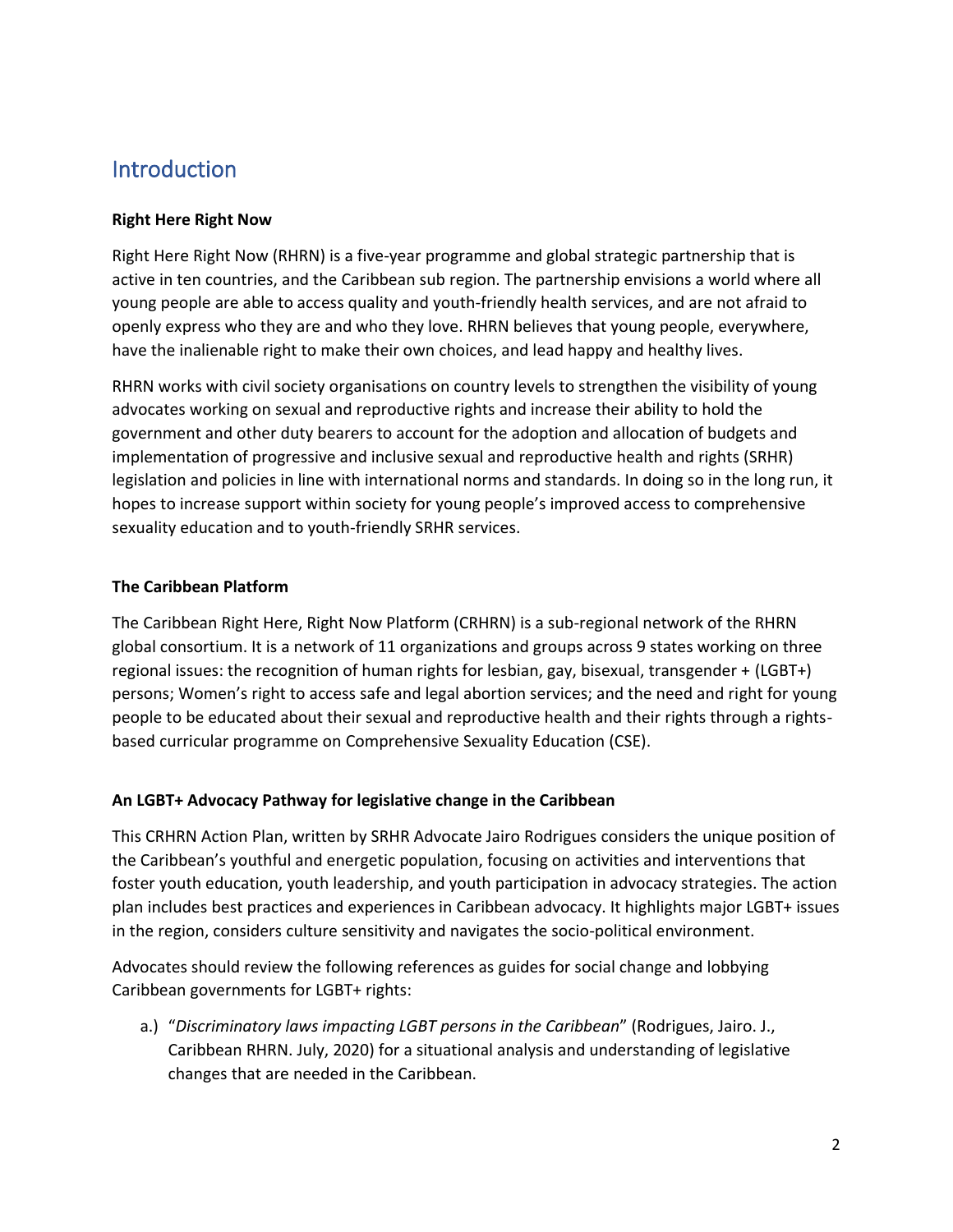b.) "*Database of Caribbean Leaders who support LGBT Rights"* (Rambarran, Nastassia. Caribbean RHRN. December, 2019) for a list of political allies across the Caribbean RHRN network.

## <span id="page-3-0"></span>Abstract

*"Difference is as natural as breathing. Infinite varieties exist of everything under the sun. Civilised society has a duty to accommodate suitably differences among human beings. Only in this manner can we give due respect to everyone's humanity. No one should have his or her dignity trampled upon, or human rights denied, merely on account of a difference, especially one that poses no threat to public safety or public order. It is these simple verities on which this case is premised."<sup>1</sup>*

> - Hon. Mr. Justice Saunders, President of the Caribbean Court of Justice Ruling of the Quincy Mc.Ewan et. al vs. the Attorney General of Guyana "The Guyana Crossdressing Case (Final Appeal)" November 13, 2018.

Justice Saunders went on to say that *Law and society are dynamic, not static*<sup>2</sup> . This means that law, as a reflection of the society it governs must be as progressive and ever changing as society itself. In the landmark decision, the Caribbean Court of Justice ruled that such laws, as in the case of the Guyanese law that criminalised crossdressing – which was used by police officers and the court to harass transwomen – had no place in modern day society as it was outdated, and as Justice Barrow said "The object of these laws was not to promote fairness, social justice or equality."<sup>3</sup>

Progressive laws do not equate to a cohesive society (such as the case with Suriname, and Trinidad and Tobago); nor do somewhat progressive societies equate to a progressive legislature (Curacao, Dominican Republic).

In order to achieve legislative changes for LGBT+ Rights, society too must change in tandem with the former; this is the same vice versa. In the case of social equality, social cohesion and law are interlocked and must support each other.

Like Atlas of Greek mythology, advocates are tasked to hold up the heavens, it is a responsibility on society that cannot fail – laws are to be repealed, changed, updated, implemented, defended; society too must unlearn, relearn, adapt and respect – always, never ending, continuous. While this may seem as a burden, we constantly gaze into the stars we bare above our heads, hoping that society would make this task a bit easier for us.

This paper proposes pathways for both social and legal changes for an equitable and just society; as Justice Saunders expressed, "At the heart of the right to equality and non-discrimination lies a

<sup>&</sup>lt;sup>1</sup> Caribbean Court of Justice (CCJ), McEwan et al v AG of Guyana [2018] CCJ 30(AJ) para. 1.

<sup>&</sup>lt;sup>2</sup> Caribbean Court of Justice (CCJ), McEwan et al v AG of Guyana [2018] CCJ 30(AJ) para. 41.

<sup>&</sup>lt;sup>3</sup> Caribbean Court of Justice (CCJ), McEwan et al v AG of Guyana [2018] CCJ 30(AJ) para. 141.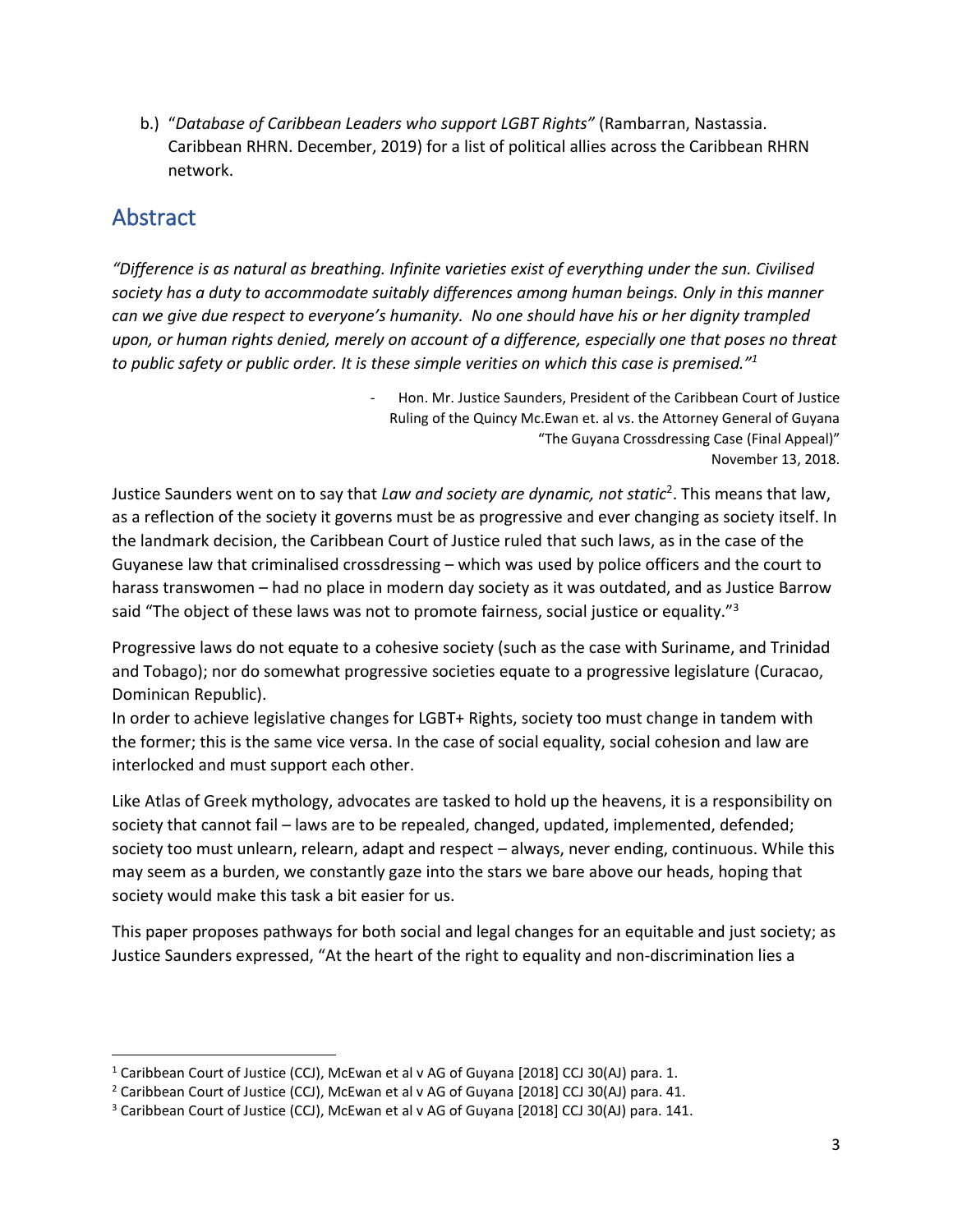recognition that a fundamental goal of any constitutional democracy is to develop a society in which all citizens are respected and regarded as equal."<sup>4</sup>

> *- Jairo J. Rodrigues, B.Soc.Sci. Sexual and Reproductive Rights Advocate*

## <span id="page-4-0"></span>Preface

Recommendations made in the 2019 RHRN ICPD+25 Shadow Report.<sup>5</sup>

Caribbean Governments should be lobbied to:

- Improve the recognition and protection of the civil, political, cultural, and socio-economic rights of LGBT+ persons in the Caribbean, by undertaking actions to foster the Caribbean Community (CARICOM)'s inclusion of SOGIE provisions made under the 2013 Montevideo consensus on Population and Development<sup>6</sup>and the Programme of Action of the International Conference on Population and Development (ICPD)<sup>7</sup>. The 2018 Inter-American Commission on Human Rights Report on the Recognition of LGBT+ Rights, "Advances and Challenges towards the Recognition of the Rights of LGBTI Persons in the Americas" would also be a good resource<sup>8</sup>.
- Enact comprehensive anti-discrimination legislation to prohibit all forms of discrimination, including SOGIE-based discrimination. This legislation should prohibit discrimination at the hands of the State and non-state actors in all areas of life, including but not limited to housing, employment, education, and provisions of services. Additionally, this legislation should establish a body to receive and investigate complaints and conduct hearings where necessary.
- Support constitutional challenges to discriminatory laws impacting the LGBT+ community within the region, particularly in countries with colonial-era laws on same-sex intimacy.
- Undertake human rights public education campaigns in the Caribbean to engender a culture of respect for the rights of all persons, including LGBT+ persons; specifically targeting families, employers, community members and state actors, in order to reduce

<sup>4</sup> Caribbean Court of Justice (CCJ), McEwan et al v AG of Guyana [2018] CCJ 30(AJ) para. 64. Retrieved fro[m https://ccj.org/wp-content/uploads/2018/11/2018-CCJ-30-AJ2-mod.pdf](https://ccj.org/wp-content/uploads/2018/11/2018-CCJ-30-AJ2-mod.pdf) 

<sup>5</sup> Cousins, Lara. "*ICPD+25 Shadow Report. Amplifying and accelerating action on young people's SRHR"* (2019)*.* 

Right Here Right Now. "LGBT Rights and the Caribbean", Recommendations, p 82. <sup>6</sup> Montevideo Consensus on Population and Development (United Nations ECLAC) [https://repositorio.cepal.org/bitstream/handle/11362/21860/4/S20131039\\_en.pdf](https://repositorio.cepal.org/bitstream/handle/11362/21860/4/S20131039_en.pdf)

<sup>&</sup>lt;sup>7</sup> ICPD Programme of Action [https://www.unfpa.org/sites/default/files/pub](https://www.unfpa.org/sites/default/files/pub-pdf/programme_of_action_Web%20ENGLISH.pdf)[pdf/programme\\_of\\_action\\_Web%20ENGLISH.pdf](https://www.unfpa.org/sites/default/files/pub-pdf/programme_of_action_Web%20ENGLISH.pdf)

<sup>8</sup> "*Advances and Challenges towards the Recognition of the Rights of LGBTI Persons in the Americas*" IACHR (December 7, 2018) OEA/Ser.L/V/II.170 Doc. 184, Retrieved from: <http://www.oas.org/en/iachr/reports/pdfs/LGBTI-RecognitionRights2019.pdf>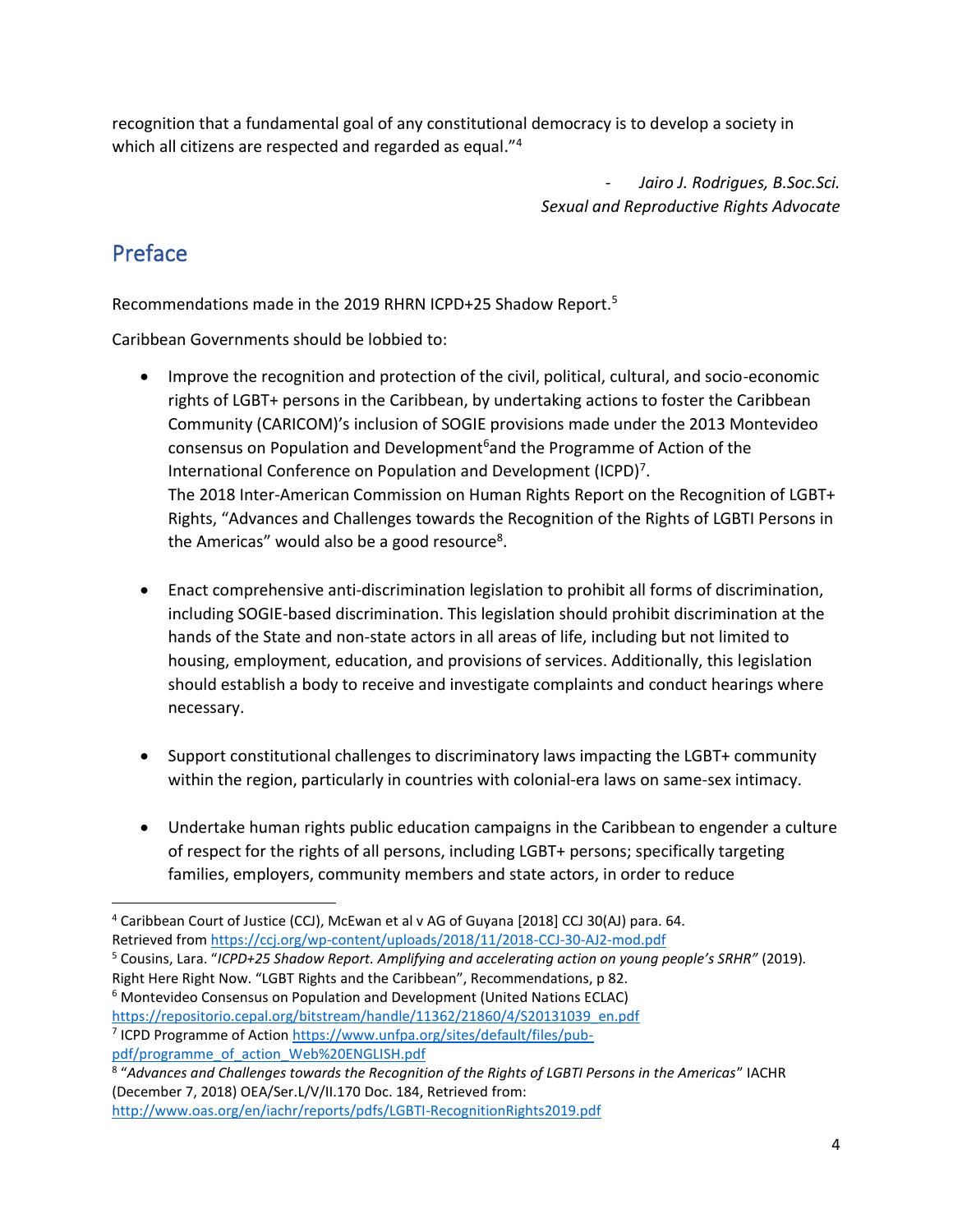discrimination and violence as well as the number of displaced and vulnerable LGBT+ persons.

# <span id="page-5-0"></span>Identifying the Problem:

### LGBT+ Dehumanisation and Inequalities in the Caribbean

Advocates must identify specific issue(s) they would like to work on.

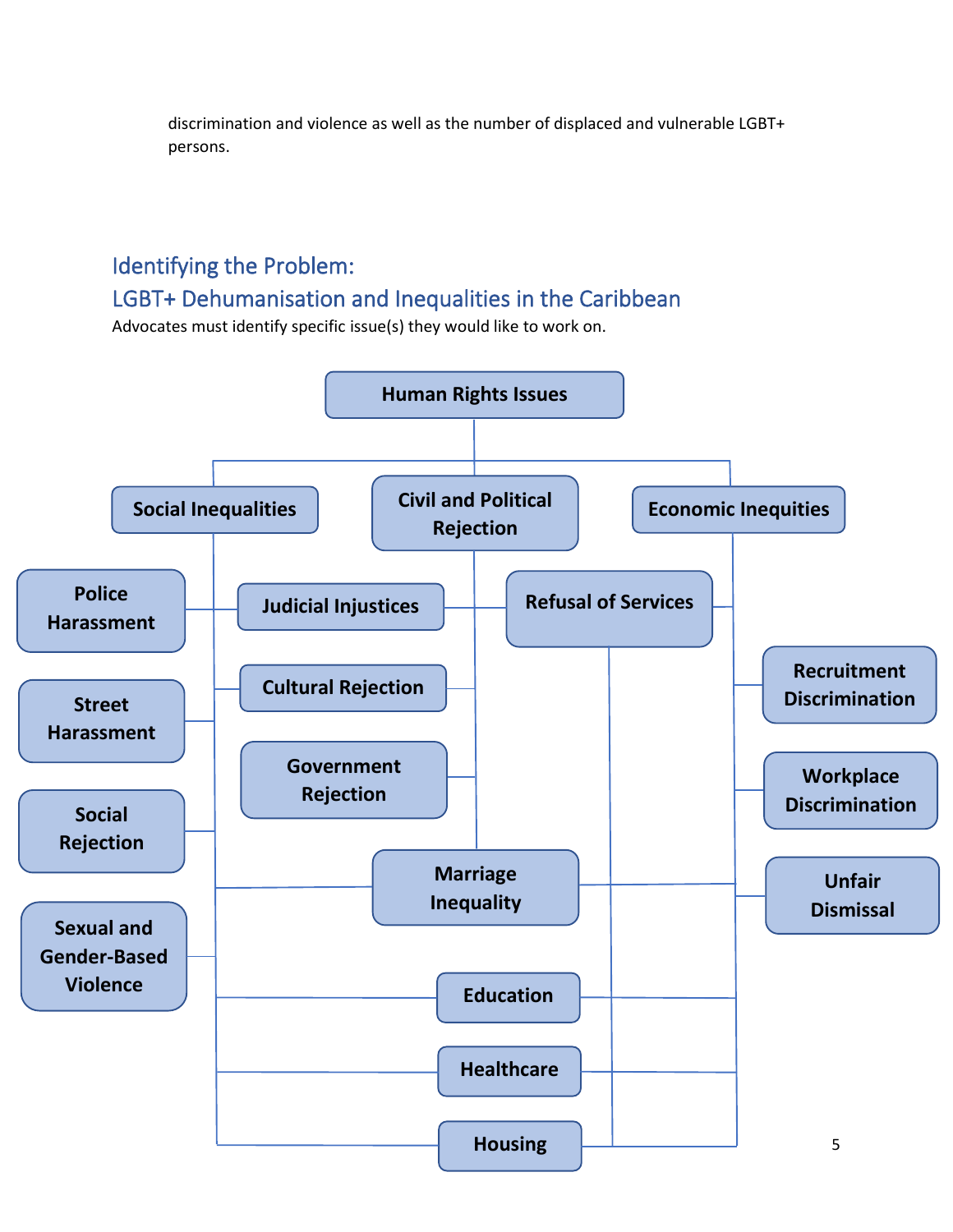## <span id="page-6-0"></span>**Poor standard of living, Increased Mental Illnesses, Higher rate of mortality, Figure steps in 2 pathways advocates can take for legislation of the LGBT+ Community.**<br> **Marginalisation of the LGBT+ Community. Inequalities and Inequities, Violence and Discrimination,**

capacity, resources and programme objectives of the group or organisation.

The advocacy journey can be seen as either one path with five stops, or five separate paths to the destination.

#### <span id="page-6-1"></span>The Five Steps



#### **1. Community Advocacy**

Advocates themselves must be educated and in-turn educate their peers on LGBT+ rights, sensitive and appropriate language, familiarity with culture and environment and strategies (including facilitation skills and project planning) before entering communities.

A relationship with the LGBT+ community needs to be established. At this stage, advocates can establish a relationship to:

- i. Work with the community in supporting their existing initiatives, or
- ii. Work on providing resources that the community would need: access to shelter, education, healthcare, legal representation, etc.

This is grassroot advocacy. This stage builds the community's trust in the advocate as an ally. It also builds the experience, knowledge and legitimacy of the advocate to represent the LGBT+ community.

After capacity is built, community advocacy for social change is the next initiative.

Advocates would need to engage with other organisations, community-based organisations, religious groups, schools, youth groups, community service groups (such as the police, health centre, social welfare, government offices), and businesses on LGBT awareness, sensitivity, needs and rights through targeted activities, such as public awareness campaigns, information sessions, community workshops, at a community fair, or interpersonal conversations.

Sessions with groups should be held in a small, controlled environments and be participatorylearning, engaging rather than lecture-styles methodologies. The aim should be to make people relate with the human experience, understanding violations, discrimination and abuses, and then why they occur (social inequalities), and then to understand the nature of who LGBT+ persons are with a session on sexuality and gender diversity.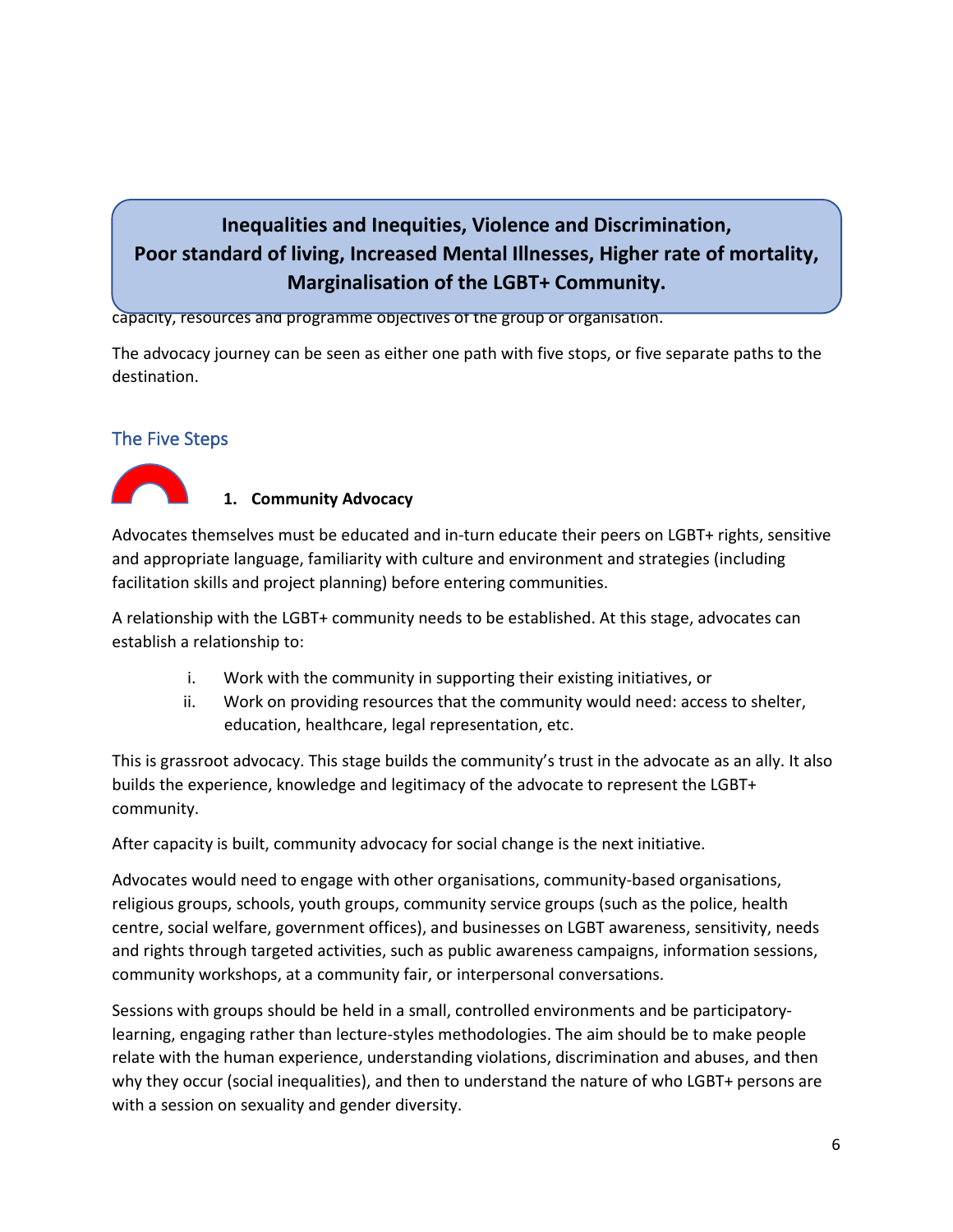

Many Caribbean governments express that there is no data/evidence on LGBT discrimination or violation of any rights, and some government representatives go as far as denying the realities of LGBT persons and their lives.

It is important to document cases of violations, experiences, and even interventions. Create a community-needs assessment report, that is a document that records what the community is lacking, what needs they would have, what is required to make their lives equal to others in their community.

Reports can be original or existing research papers, documents, statements, presentations of findings, and even blogs on the advocate's work.

These reports will be needed in the next step. Having reports is almost evidential in the hands of the government; they can decide what to do with it but it is important that advocates document the experiences and lives of LGBT persons for their continued work.



#### **3. Lobbying**

After an advocate has gained community trust, built their capacity at the community advocacy level, and has compiled reports, they are qualified and ready to advocate for the cause of the community at the political, regional and international levels.

Lobbying is not to be confused with activism. Activism can happen at any step of the process and with no experience, just the passion and energy to stand up for what is right.

Though lobbying had already began at the community level (Stage 1), political lobbying is more bureaucratic, targeted and essential for legislative change.

Advocates would need to identify allies, research specific interests and link them with their cause, establish contact and be able to navigate bureaucracies. This requires a lot of energy, stress management, and "*running around*".

#### *Who to lobby?*

This step too can lead in two paths. Advocates (now lobbyists) can choose to target one entity, or follow a path before making their next step.

If the latter option is chosen, lobbyists should approach (in this recommended order):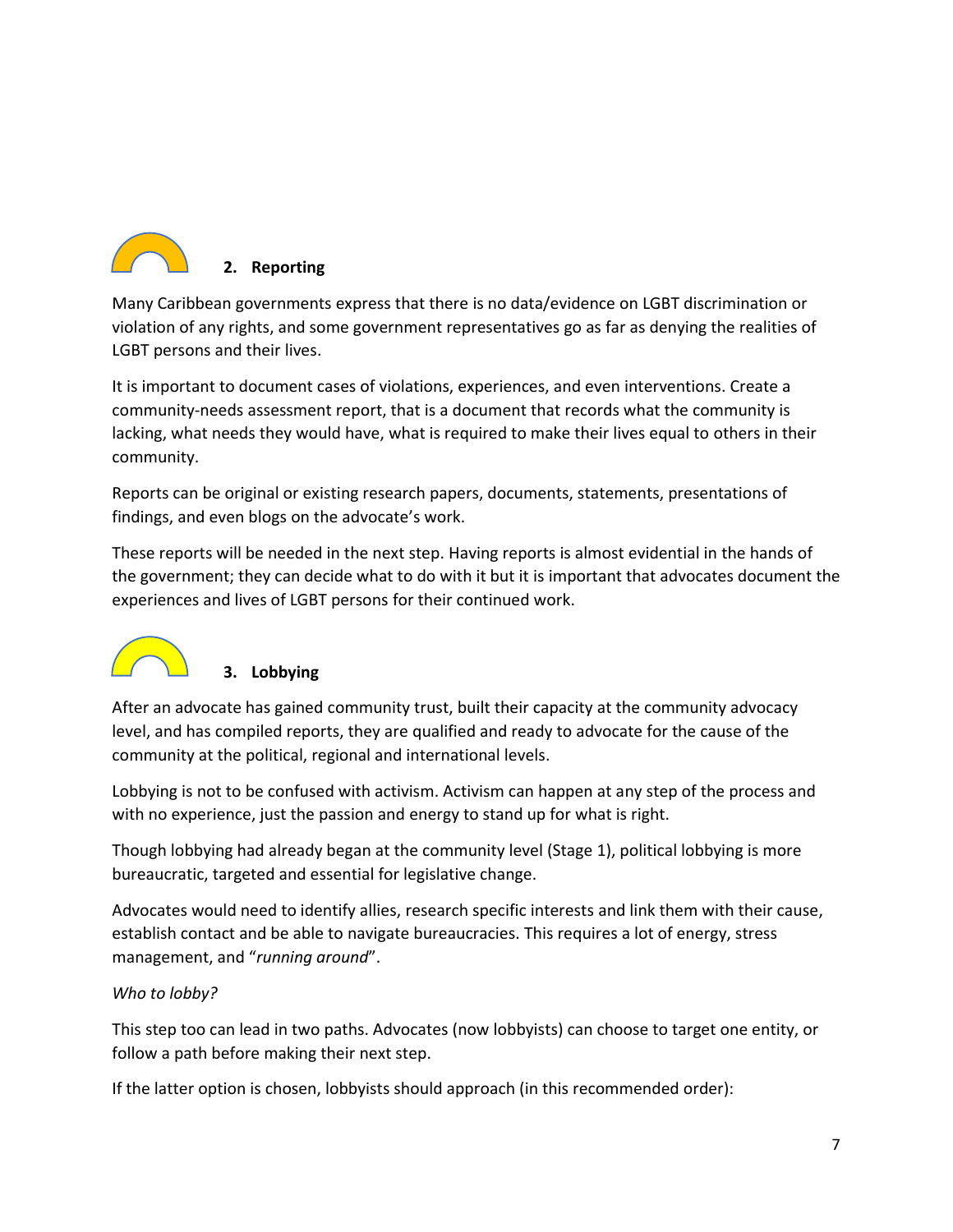#### **a.)** Civil Society and Human Rights groups

Lobbyists should assert themselves in civil society spaces which are more likely to support human rights causes, even if not specifically LGBT+ rights; as all rights are interconnected and interdependent, it would be easier for them to understand the need for LGBT advocacy.

An advocate should establish themselves as an ally or representative of the community, join civil society networks and begin to host or facilitate sessions on LGBT+ rights. After this, friendships would need to be created in these spaces which would be able to give advocates the right support, resources and partnerships for other lobbying initiatives.

#### **b.)** Media

The media is an important tool that can influence what society thinks, how the government is viewed, and what issues can be addressed for positive social change. Unfortunately, in the Caribbean the media often express societies prejudice against LGBT+ persons; it is for this reason the media needs to be approached: for sensitisation training, as another network partner, and to pave the way for public awareness and social conversations on challenges faced by the LGBT+ community.

Advocates should use the media for interviews, to write letters to the editor or opinion-editorials and to re-focus their coverage from negative opinions to an actor of social change.

**c.)** Foreign missions

Some foreign missions such as Canada, the United Kingdom and the Netherlands are global champions for LGBT+ Rights. An advocate can reach out to these missions to assist in lobbying the government in their own meetings, writing reports on the Human Rights situation of LGBT persons, and via international advocacy using the United Nations Universal Periodic Review (UPR) and other international fora.

Other missions such as the United Nations Population Fund (UNFPA), UN Women, the Commonwealth, and the Organisation of American States (OAS) can offer technical support in drafting, reporting, and even advocacy strategies, and networking opportunities.

Foreign missions are also good sources of funds to support a cause, for LGBT+ projects and as partners to collaborate for LGBT celebrations and observances such as Pride Festivals, Spirit Day, International Day Against Homo-Bi-and Transphobia, etc.

#### **d.)** Political allies

The strongest social change agents with power are the legislators of one's own state. While civil society, the media and foreign missions can make recommendations and apply pressure, it is the political pawn that needs to move.

It is important for advocates to identify allies not only in government but also in the opposition as legislative changes are made by a vote of the majority. Political allies too will need to lobby with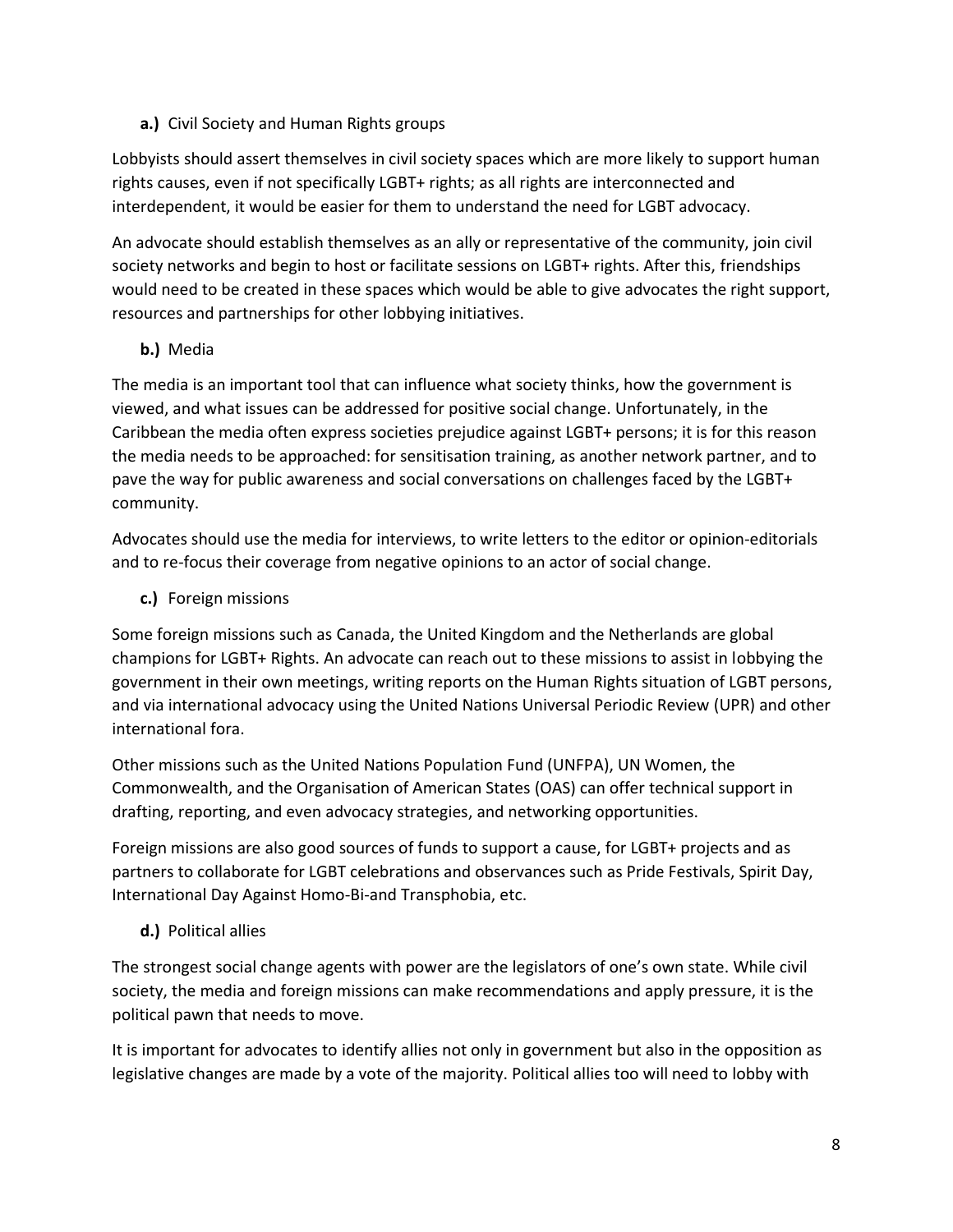their comrades to gain their support, and that is why it is important to gain the attention and support of a major ally such as the Chief Whips and Deputies in the national legislature.

Lobbying political allies are "closed door meetings", reports need to be submitted and also a conversation on how their support and even a move to vote would personally benefit them. Political allies who may not move to legislative changes can still be an important social impact who can be invited to make social appearances, presentations and statements that the media would find newsworthy, and slowly society's thinking will change as LGBT issues are highlighted, and awareness is increased by politicians.

See "*Database of Caribbean Leaders who support LGBT Rights"* (Rambarran, Nastassia. Caribbean RHRN. December, 2019) for a list of political allies across the Caribbean RHRN network.

**e.)** Regional groupings (government and non-governmental)

Regional conferences and groupings are a bee-hive of lobbying. Using partnerships in civil society, the foreign missions (who can even fund travelling expenses), and political allies, advocates can enter spaces to raise awareness and garner the support of other advocates, lobbyists, governments and organisations.

These spaces are important for sharing the situational analysis of Human Rights in the home state, some opportunities may arise where advocates are invited to share their work and experiences. Regional fora such as the Latin America and the Caribbean Commission on Population and Development are mostly used to network with regional and international advocates, to share best practices which can be applied at home, but most importantly to influence decision-makers at the meetings to be supportive for your cause.

The conclusion of these regional groupings usually ends with the agreement and publications of a statement from governments which serves as a commitment and guide to their states. As a lobbyist, it is important your views and input are at least heard, it may be considered and defended by an ally that was met at the fora.

**f.)** Foreign governments

In international spaces such as the United Nations, there will be a greater opportunity to meet foreign diplomats that would support causes if they align with their state's interests, especially ones that do not have missions in the advocate's home state.

This is particularly useful in spaces such as the Universal Periodic Review and Inter-American Commission on Human Rights.

These governments can be used to recommend to the home state legislative changes, or even proposals to work together on social cohesion projects.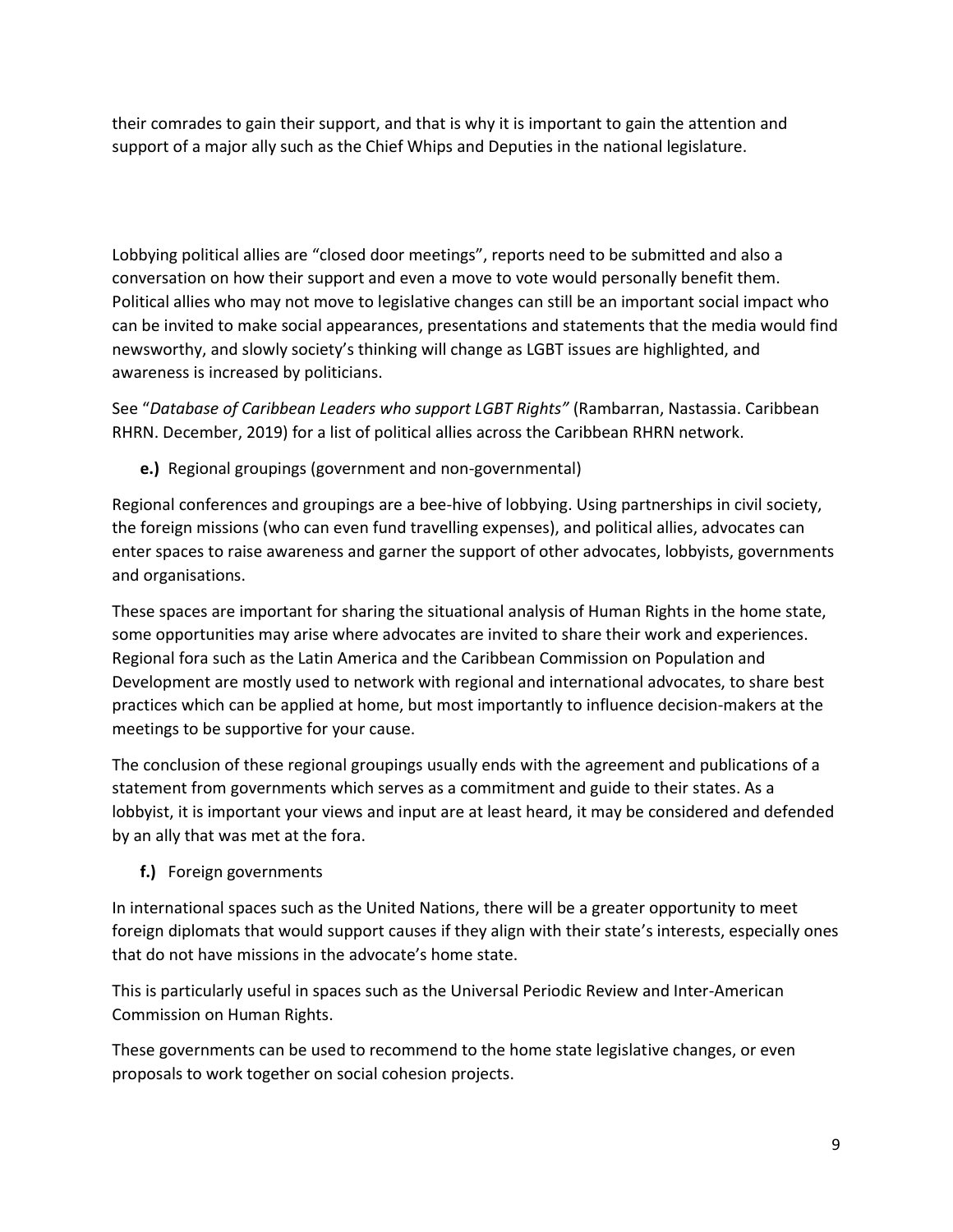The point of these engagements is to make foreign governments aware of the situation, and to express concern at the international level. At this level too, reports are vital.



Most opportunities for drafting would be through stakeholder engagements and civil society consultations the government, and other state actors would facilitate for review and input before assent. An advocate would need to be involved in these processes to include LGBT considerations to state policies or in planning national projects. This is why maintaining civil society networks and contact with political allies are also important.

An advocate can also request policies instead of legal changes as a stepping stone. Policies are used as guides for the government and an official state position; it is a good compromise between legislative changes governments are unwilling to do, and official LGBT+ position papers by the state advocates are requesting.

Some governments may task advocates to draft proposed amendments to bills, or even entire pieces of legislature. If an advocate does not have this capacity, they can use their networks through civil society, foreign missions or a group or organisation met at regional or international fora.



#### **5. Judicial Litigation**

When all interventions of negotiations and diplomacy through lobbying and community advocacy has failed, advocates must now turn to the courts to challenge oppressive laws, and violations of rights using whatever law – local or international – that can be found to be supportive of their case.

This is the most common and effective method for legal change in the Caribbean region, since governments are unwilling to act themselves in fear of losing their constituents by supporting LGBT rights.

#### *Recent examples:*

In January, 2017 the Surinamese court ruled in favour of a transwoman the right to have her gender formally changed from "Male" to "Female" with the Central Bureau of Civil Affairs. The court ordered the registry to officially change her registration to reflect her amended status.<sup>9</sup>

<sup>9</sup> "Transgender wins case for same sex recognition" The Daily Herald*.* Philipsburg, Sint Maarten. (12 January 2017). [https://web.archive.org/web/20170113153842/https://www.thedailyherald.sx/regional/62860-transgender-wins](https://web.archive.org/web/20170113153842/https:/www.thedailyherald.sx/regional/62860-transgender-wins-case-for-sex-change-recognition)[case-for-sex-change-recognition.](https://web.archive.org/web/20170113153842/https:/www.thedailyherald.sx/regional/62860-transgender-wins-case-for-sex-change-recognition) Summary of court case here (in Dutch[\) https://rechtspraak.sr/sru-k1-2017-2/](https://rechtspraak.sr/sru-k1-2017-2/)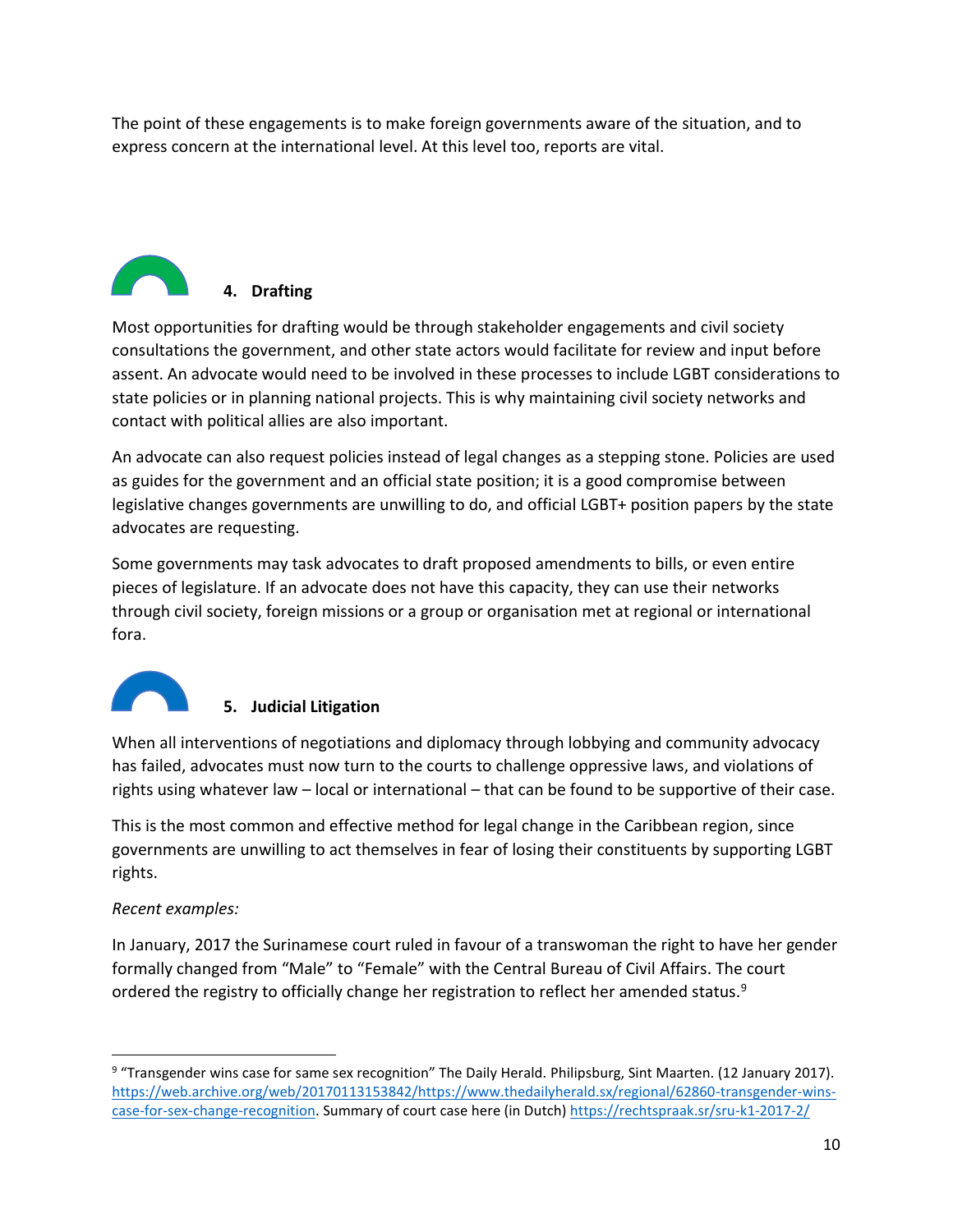Referenced from an analysis of the Caribbean in the 2019 State-Sponsored Homophobia Report<sup>10</sup>, in 2018, the High Court of Trinidad and Tobago ruling in Jason Jones v AG of Trinidad and Tobago<sup>11</sup> established that buggery and serious indecency laws were unconstitutional in the twin-island Republic. The High Court of Trinidad and Tobago following a similar case of Caleb Orozco v The AG of Belize from Belize held that the buggery law breached the constitutional rights of gay men to equality, privacy and freedom of thought and expression. These decisions will no doubt have an impact on the law in the wider Caribbean jurisdictions.

In the same report, it mentions that the Caribbean Court of Justice (CCJ) in 2018 evaluated the cross-dressing law in McEwan et al v AG of Guyana<sup>12</sup>, brought by four transwomen who were arrested and convicted. The CCJ concluded that the law was unconstitutionally vague and resulted in transgender and gender non-conforming persons being treated unfavourably because of their gender expression and gender identity.

In July 2019 two gay men launched a challenge against the buggery and gross indecency laws in St. Vincent.<sup>13</sup>

Legal litigation is exhausting, time consuming, expensive and comes with public scrutiny, vilification and risks to safety. Advocates can choose to ignore this step and circle around other steps or refer this process using their networks through civil society, foreign missions, or a group or organisation met at regional or international fora.

The University of the West Indies Rights Advocacy Project (U-RAP)<sup>14</sup> is a great reference for judicial litigation.

Advocates can then focus their energy and resources into public awareness campaigns, using the media, and community advocacy to educate persons on the law and rights, and push against the negative rhetoric surrounding the case.

 $12$  Caribbean Court of Justice (CCJ), McEwan et al v AG of Guyana [2018] CCJ 30(AJ). Retrieved here: <https://ccj.org/wp-content/uploads/2018/11/2018-CCJ-30-AJ2-mod.pdf>

<sup>\*</sup>Suriname's analysis was verified by SRHR Youth Advocate in Suriname, Lansdorf Joey Jordon of YAM Suriname; and Regional LGBT Rights Advocate, Lucien Govaard.

<sup>10</sup> James, Westmin R.A., and Govaard, Luciën D. "*A Slow, but Significant Journey – Recent Developments in the Caribbean Region*", International Lesbian, Gay, Bisexual, Trans and Intersex Association: Lucas Ramon Mendos, State-Sponsored Homophobia 2019 (Geneva; ILGA, March 2019). p. 113. Retrieved from: [https://ilga.org/downloads/ILGA\\_State\\_Sponsored\\_Homophobia\\_2019.pdf](https://ilga.org/downloads/ILGA_State_Sponsored_Homophobia_2019.pdf)

<sup>&</sup>lt;sup>11</sup> Supreme Court of Trinidad and Tobago, Jason Jones vs Attorney General of Trinidad & Tobago and others, H.C.720/2017. CV.2017-00720. Retrieved here:<https://ufdc.ufl.edu/AA00063330/00001>

<sup>&</sup>lt;sup>13</sup> "Gay men file legal challenges to homosexuality laws in St Vincent," Barbados Today. (27 July 2019). <https://barbadostoday.bb/2019/07/27/gay-men-file-legal-challenges-to-homosexuality-laws-in-st-vincent/> <sup>14</sup> URAP website[: http://www.u-rap.org/web2/index.php](http://www.u-rap.org/web2/index.php)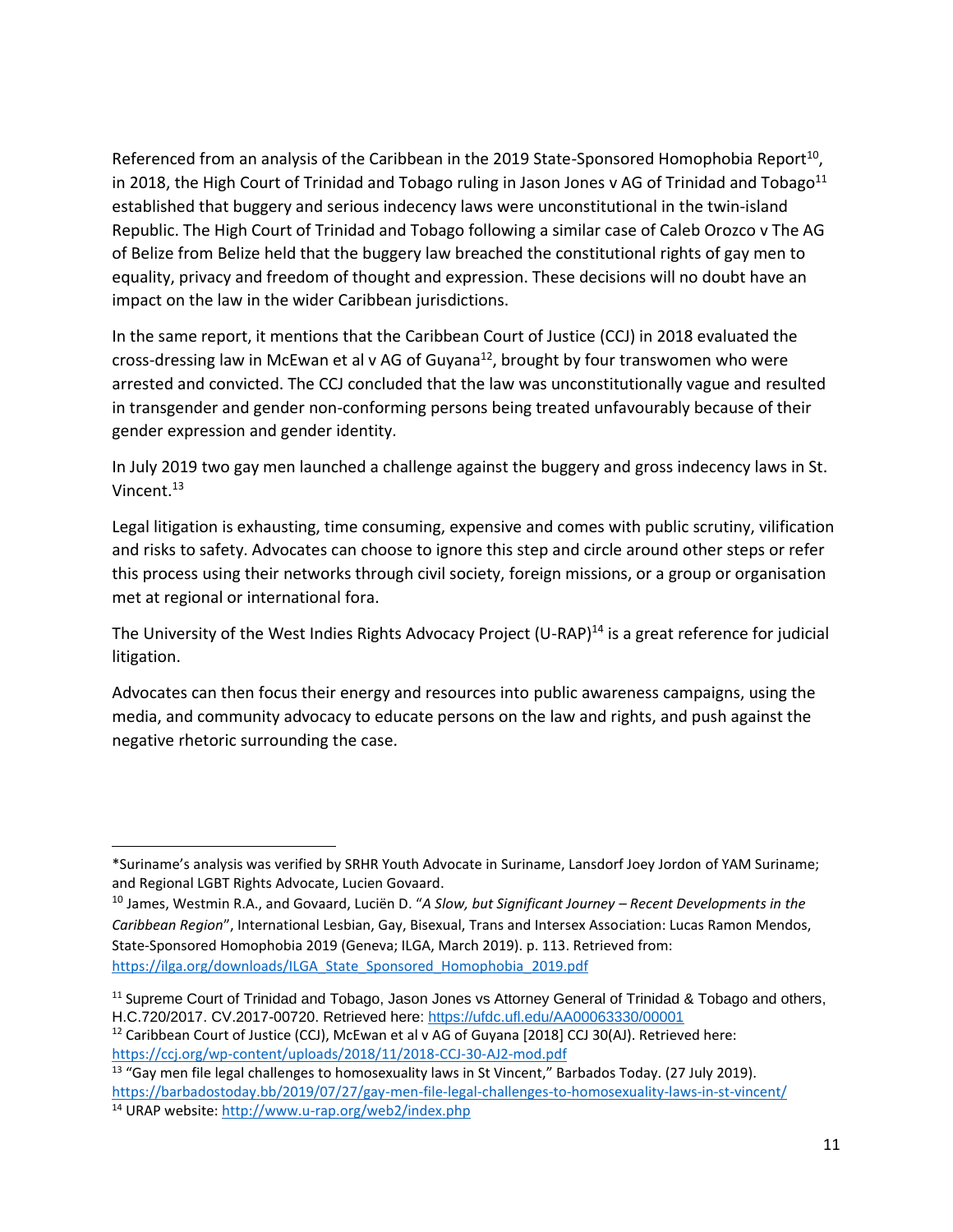<span id="page-12-0"></span>



This method is suitable for youth advocates as it builds capacities and experiences along the way. It is also the best method for youth groups and student advocacy groups because it involves partnerships, networking, and community trust.

Judicial litigation can be skipped if the need does not arise or if the advocate does not have the capacity or resources to seek judicial redress. However, advocates with strong community trust, advocacy experiences and a positive track record can approach other organisations, apply for funding, and request support for a legal challenge, legal literacy or just representation on a matter.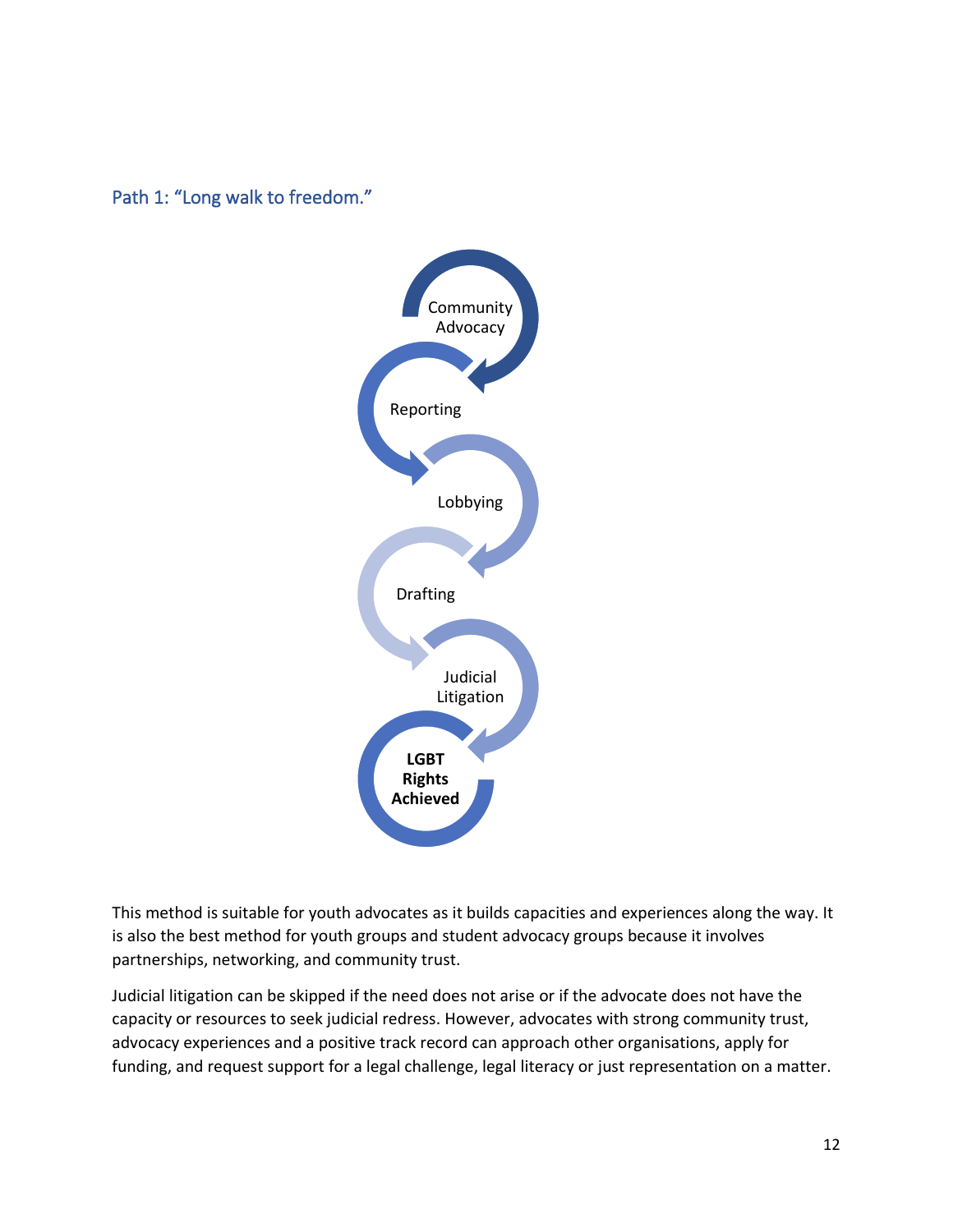Because of the style of this pathway, advocates may stay at one spot, turn back at any point, reassess their position, and even change their methodologies and strategies before walking ahead. This is okay. It really is a long walk, but a better journey to legislative changes with social understanding, and even social support.

#### <span id="page-13-0"></span>Path 2: "Walking towards the light."



This path is for advocates who are involved with or have access to more experienced groups and organisations that have already established community trust. These groups or organisations will have the expertise and the resources to take on one of the five paths as a specific programme. Paths are also taken in relation to human resources and the objectives of the group, e.g. a Legal Aid Clinic may only take judicial litigation as their programme.

Each programme can take a large amount of commitment and time and often has several projects and initiatives.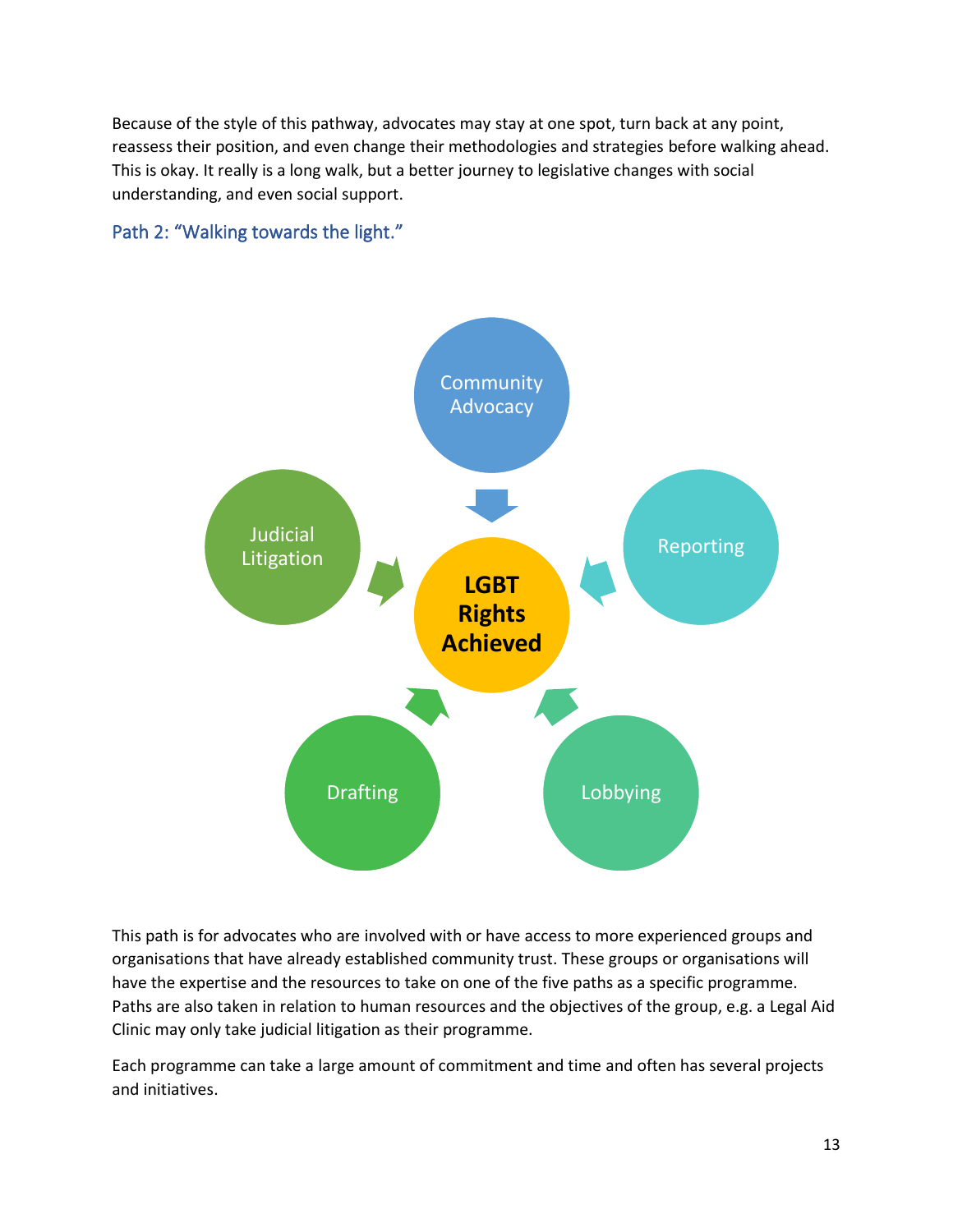<span id="page-14-0"></span>The Destination: Achieving LGBT Rights in the Caribbean.

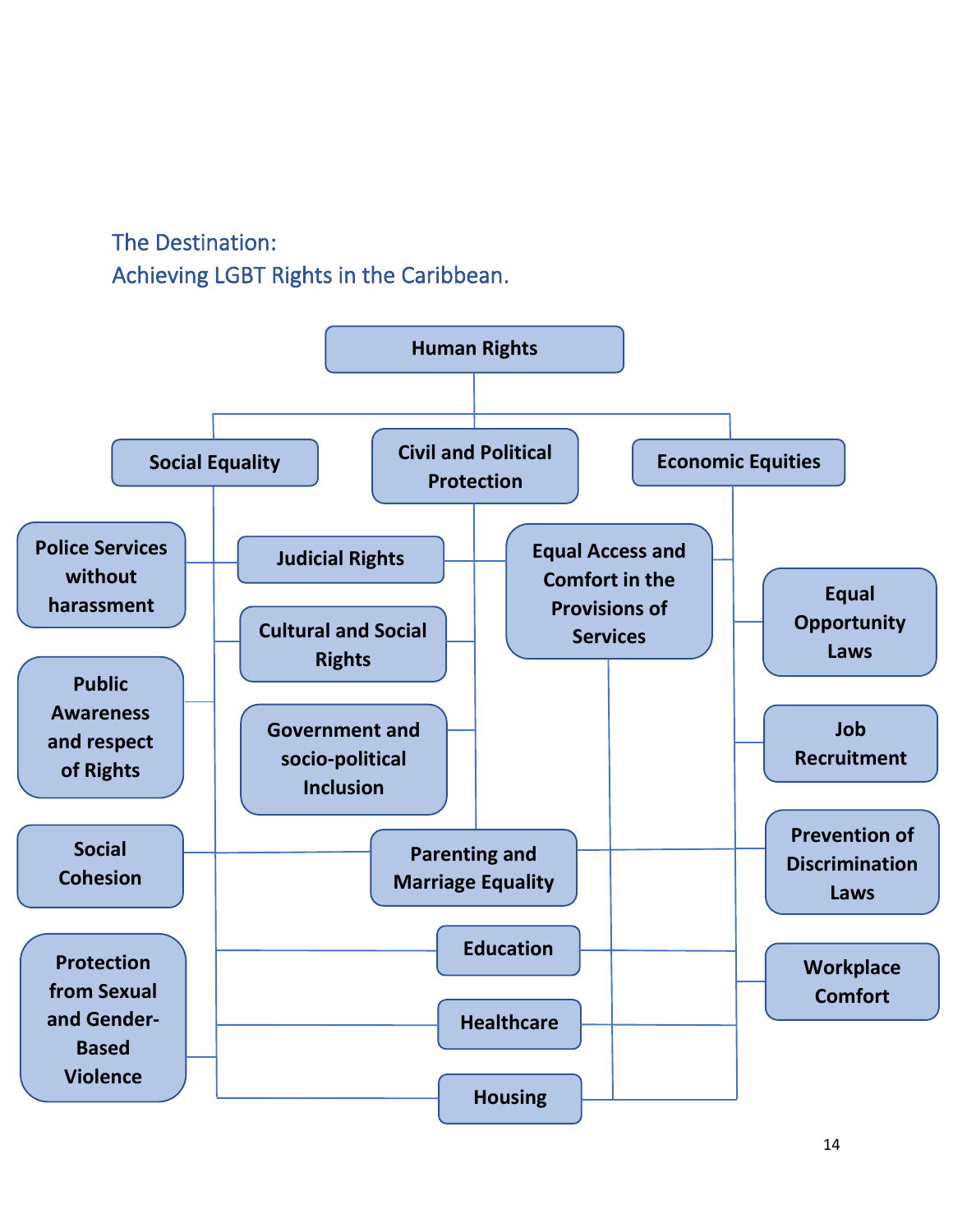<span id="page-15-0"></span>discrimination, equity considerations to achieve an equal standard of living. **Full recognition of Human Rights for LGBT+ persons, integration and cohesion into Caribbean societies, full access to social services without** 

**Grasp what's in your reach…**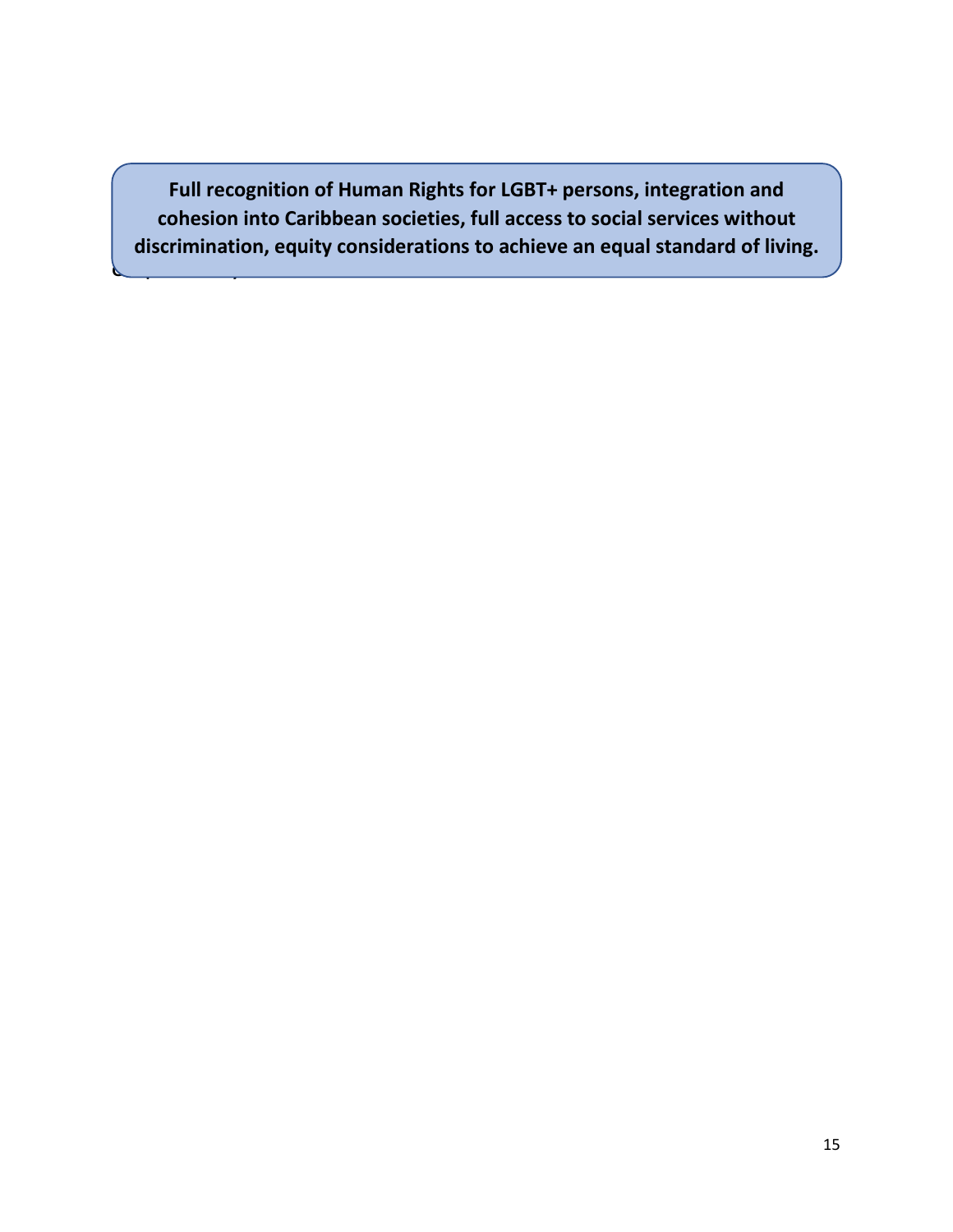

*Some fruits are easier to grab than others.*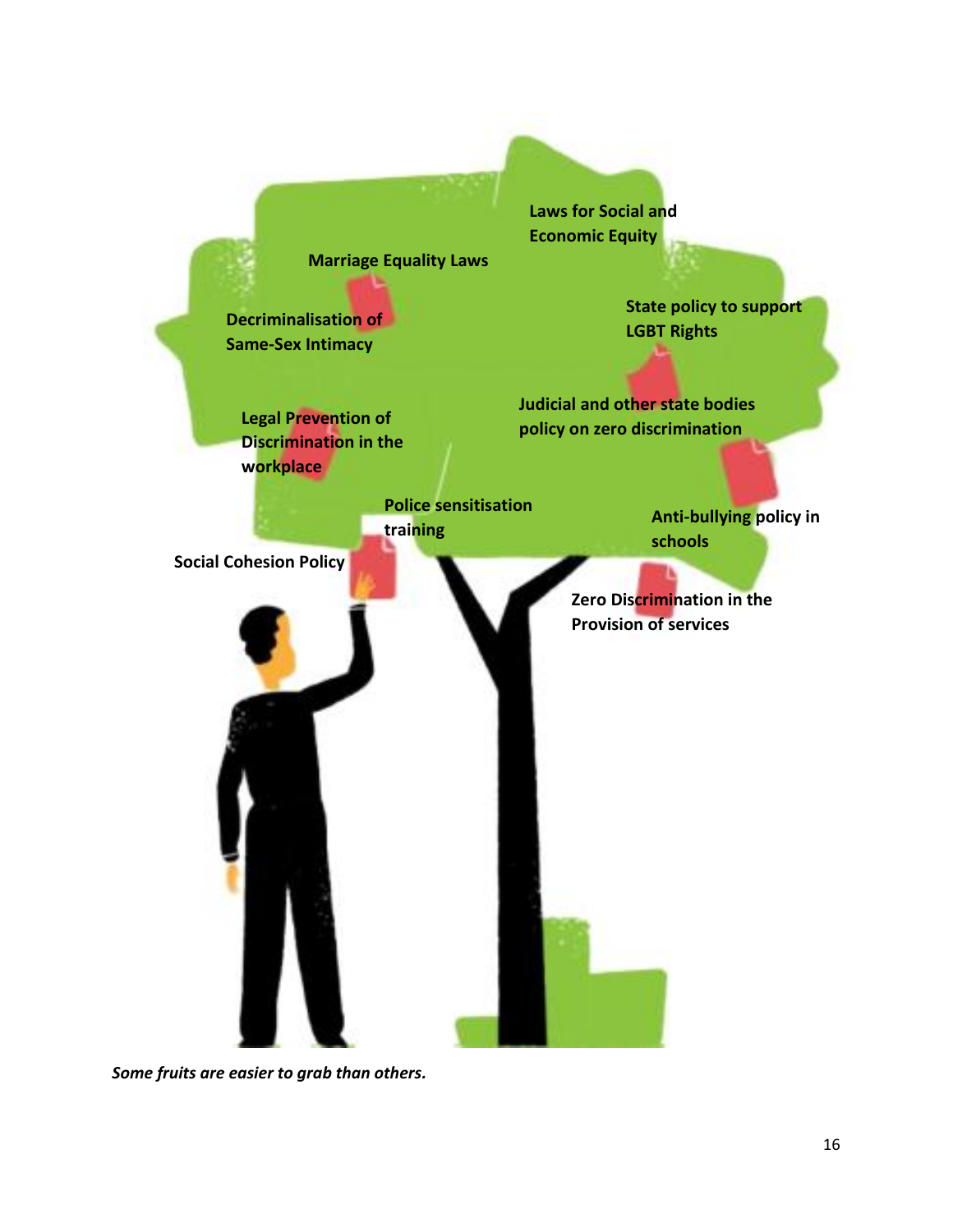Advocates should assess what are possible "small step" deliverables. Policies are easier to attain than actual legislative change and is often considered a framework to future legislation. Policies are also state positions, government commitments and social guidelines that lead to awareness, social change, and future social programmes to deliver the objectives of the policies.

Some examples would be:

- Police sensitisation training module on Human Rights and vulnerable populations

The police service can be educated on human rights and policing, the vulnerabilities of the LGBT community and their insensitivity and actions that should be changed, such as harassing LGBT+ persons, rejecting to take their reports, and not responding to their cases on sexual and genderbased violence. From this inclusion into police training, it is the first step in a public security policy on responding to the needs of vulnerable populations.

- Zero discrimination commitment for businesses in the private sector network and/or chamber of commerce groups.

Business networks can be approached to update their human resources polices to protect LGBT employees from discrimination.

A zero-discrimination policy in a workplace or group of companies

This will create a social awareness that discrimination is not tolerated, and would be the foundation for legislative changes in labour laws as businesses will more likely not oppose anti-discrimination and even equal opportunity laws.

- A national zero-discrimination policy in the delivery of healthcare
- Anti-bulling policy in schools

These two policies are clear: as equal citizens with rights, no one should be harassed, hindered, made to feel uncomfortable or rejected from accessing social services such as education and healthcare.

Schools can expand existing anti-bulling policies and hold anti-bulling campaigns where advocates are invited to speak to students, parents, teachers and the administration on the rights of children; and the public healthcare system can include LGBT persons as a vulnerable group, and hold sensitisation sessions on the delivery of services to the LGBT+ community.

- A position paper or statement from human rights commissions or state agencies responsible for "watchdogging" human rights violations and issues, to officially recognise LGBT persons and their rights; to take and compile reports, make recommendations to the government, hold public awareness campaigns and report to the legislative arm of government their findings.

#### *Some fruits are just in your reach, you just need a little jump.*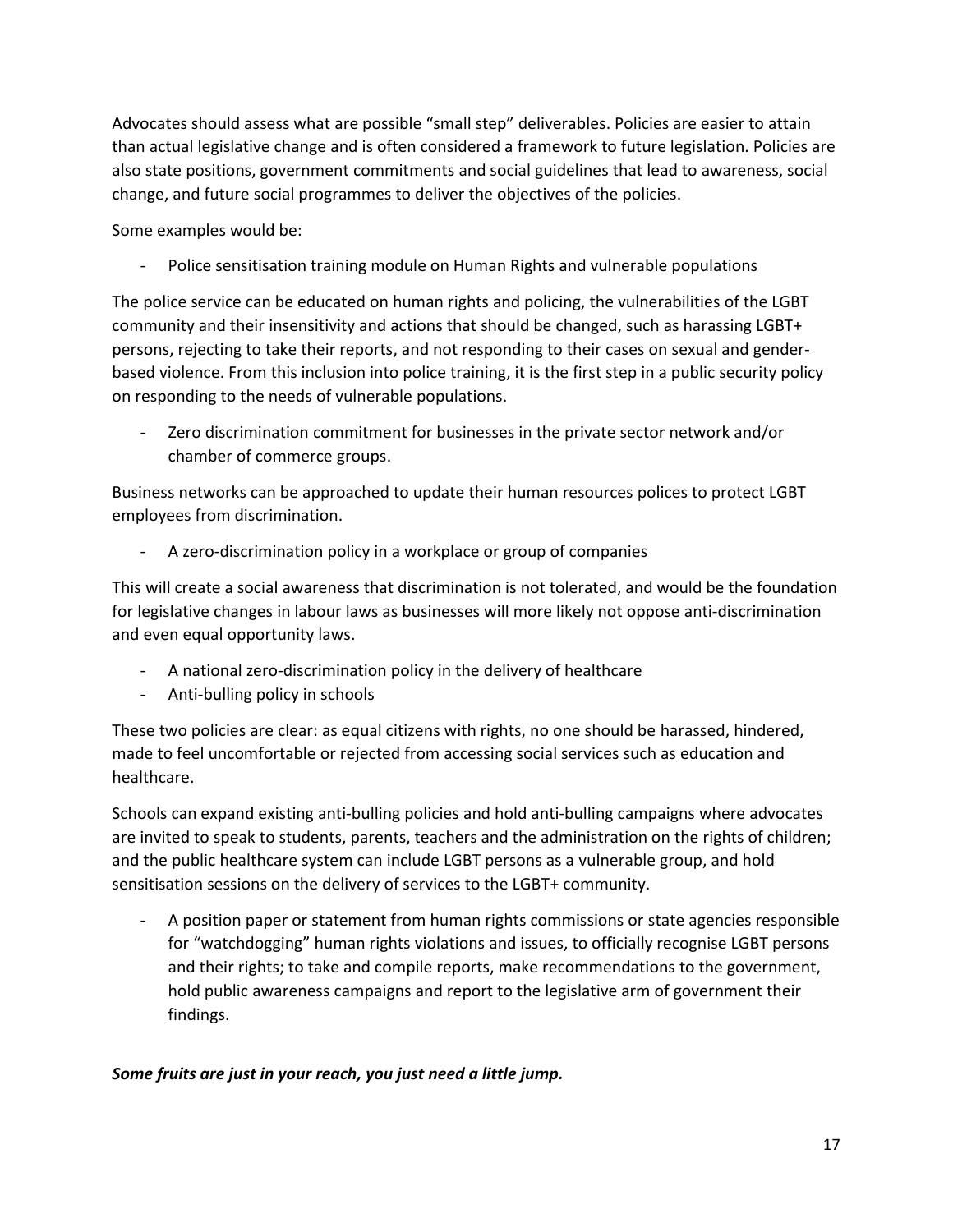After grabbing the easy fruits, the other fruits would appear nearer to grasp. Advocates can jump to attain:

- Amendments to labour laws to include SOGIE as grounds for protection from discrimination

This would be as a result of existing policies in the business community. With the support of businesses, a major stakeholder in society, the government will not receive a major push back from the business community, and employees on this.

- A Judicial Statement or Position on Zero Discrimination against LGBT+ persons in the Court

Justice delayed is justice denied. There are examples in the region of magistrates declining to hear the cases of trans persons, or make inflammatory remarks against expressive LGBT persons in the court; an official statement, policy or position on zero-discrimination in the access of judicial services would be a stepping stone for understanding LGBT discrimination and the need for legislative changes from a judicial perspective.

A zero-discrimination policy by the government in the delivery of the public service

This can lead to frequent awareness and sensitisation sessions in the public service, and change in the negative attitude and behaviours of persons against the LGBT community.

- A social cohesion or social protection policy

This is the first step for the government to officially recognise the LGBT+ community as a vulnerable population, and a commitment to work towards the equality, rights and social welfare of LGBT+ persons.

#### *You may need a ladder.*

Some fruits are way up there, advocates may need to climb a ladder to achieve them. That ladder is the networks and partnerships that were built during the advocacy pathways and as a result of community advocacy to create a social movement, no matter how small to support these legislative changes.

- Government policy and State position in support of LGBT rights
- Decimalisation of same-sex intimacy
- Repealing discriminatory laws
- Marriage equality laws
- Equal opportunity laws